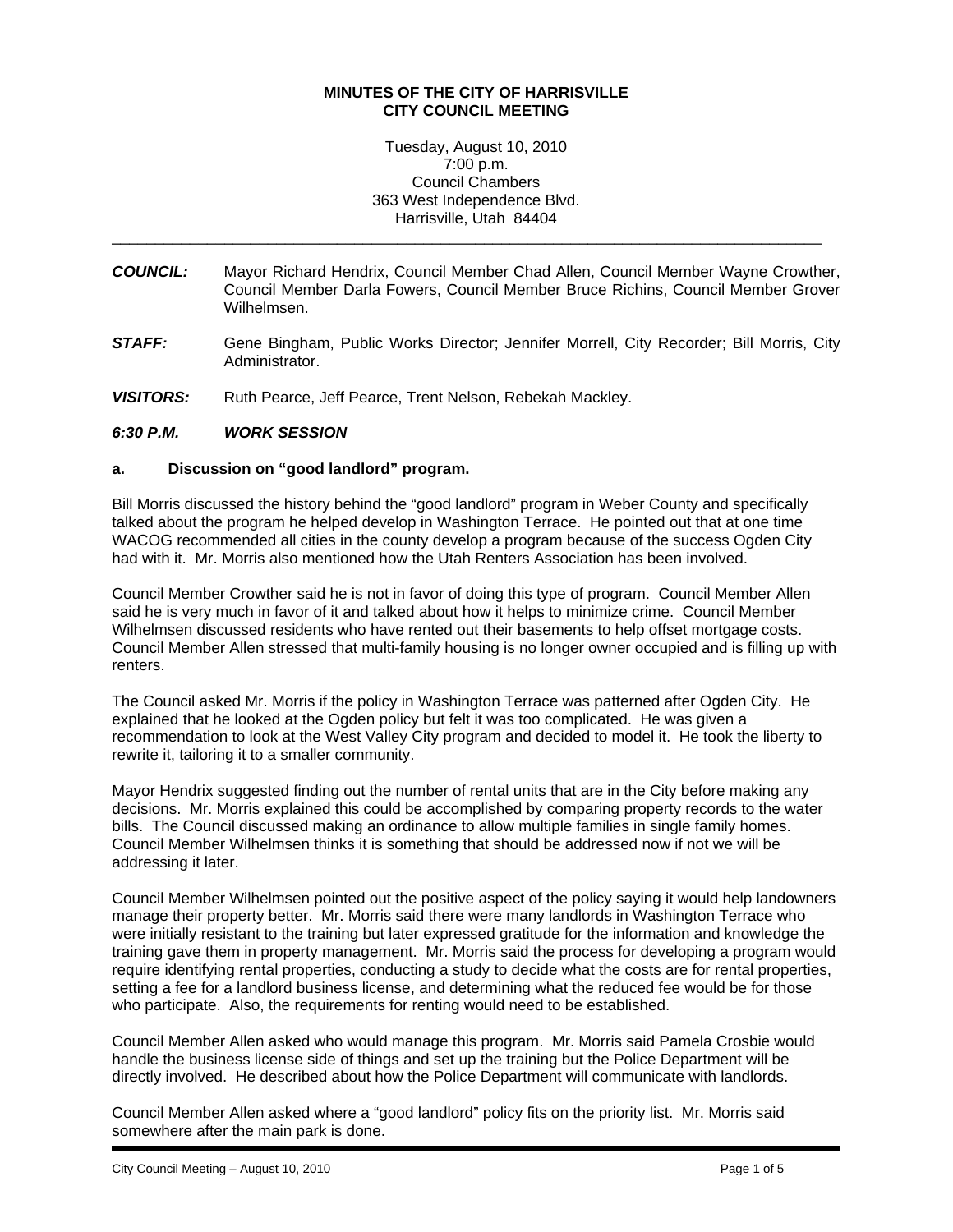# *7:00 P.M. CITY COUNCIL MEETING*

- **1. Mayor Richard Hendrix called the meeting to order and welcomed all visitors.**
- **2. Council Member Fowers led the Pledge of Allegiance and offered the opening ceremony.**

### **3. CONSENT ITEMS**

**a. Approve the minutes of July 27, 2010 as presented.** 

**MOTION: Council Member Allen moved to approve the minutes of July 27, 2010 as presented. Council Member Fowers seconded the motion. All Council Members voted aye. Motion passed.** 

## **4. BUSINESS ITEMS**

#### **a. Discussion and possible action on Ordinance Number 426, Transportation General Plan Element.**

Gene Bingham discussed the history behind updating the master plan and how they utilized LTAP (Local Technical Assistance Program). He stated LTAP is a nonprofit organization that gives assistance to the cities at a good rate. He said they have met several times with the City Engineer, Mayor Hendrix, Bill Morris, and Council Member Crowther. He introduced Nick Jones who is the director of LTAP.

### *(Nick Jones from LTAP gave a Power Point presentation to the Council.)*

Mr. Jones presented population statistics for Harrisville and the surrounding communities stating there are currently 5,107 residents with a projected population of 10,739 by the year 2040. He discussed current and future traffic volumes and the traffic counts that were done around the City. He pointed out areas with over 11,000 cars a day which is the threshold where you would add an additional lane. He said the number of cars per day for West Harrisville Road was 16,230, Larsen Lane was 13,615, and North Street was 13,940.

Mr. Jones talked about working with City Engineer Kent Jones to prepare a map for collector roads and complimented the City on planning and preserving wide right of ways on collector roads. He also pointed out that the study included the surrounding arterial roads such as Hwy 89, Washington Blvd and Wall Ave. He explained the boundary study showing the property owned by surrounding cities and what type of zoning and development will be there. He showed current traffic signal locations and proposed locations for future traffic signals and explained the difficulty in making left turns on some roads without a traffic signal. Mr. Jones also talked about proposed capital improvement projects such as widening roads and future traffic signals and talked specifically about Larsen Lane being already over capacity. He discussed the controversial request from UDOT to realign Larsen Lane with 900 North before they will provide a traffic signal at 1100 North. Mr. Jones said the need for a traffic signal on 1100 North is warranted in the future.

Mr. Jones reviewed the cost breakdown for each of the proposed projects. He described how having a plan and design before those areas develop will save the City time and money. He went over the two alternatives for Larsen Lane developed by Kent Jones. The first, and least costly, alternative involves widening the road and adding an additional left turn lane. The other alternative is to realign Larsen Lane with 900 North. He explained how corridors can be reserved if they are included on your general plan.

Council Member Crowther asked if restriping Larsen Lane would be an alternative to widening the road. Mr. Bingham said that was an option but would still cause traffic to stack up and explained that widening the road is the recommended option from the City Engineer. Mr. Jones explained that there is a short stacking area which is why widening the road is preferred. Council Member Crowther thought restriping the lanes would be an immediate short term fix. Mr. Jones said there is not significant right turn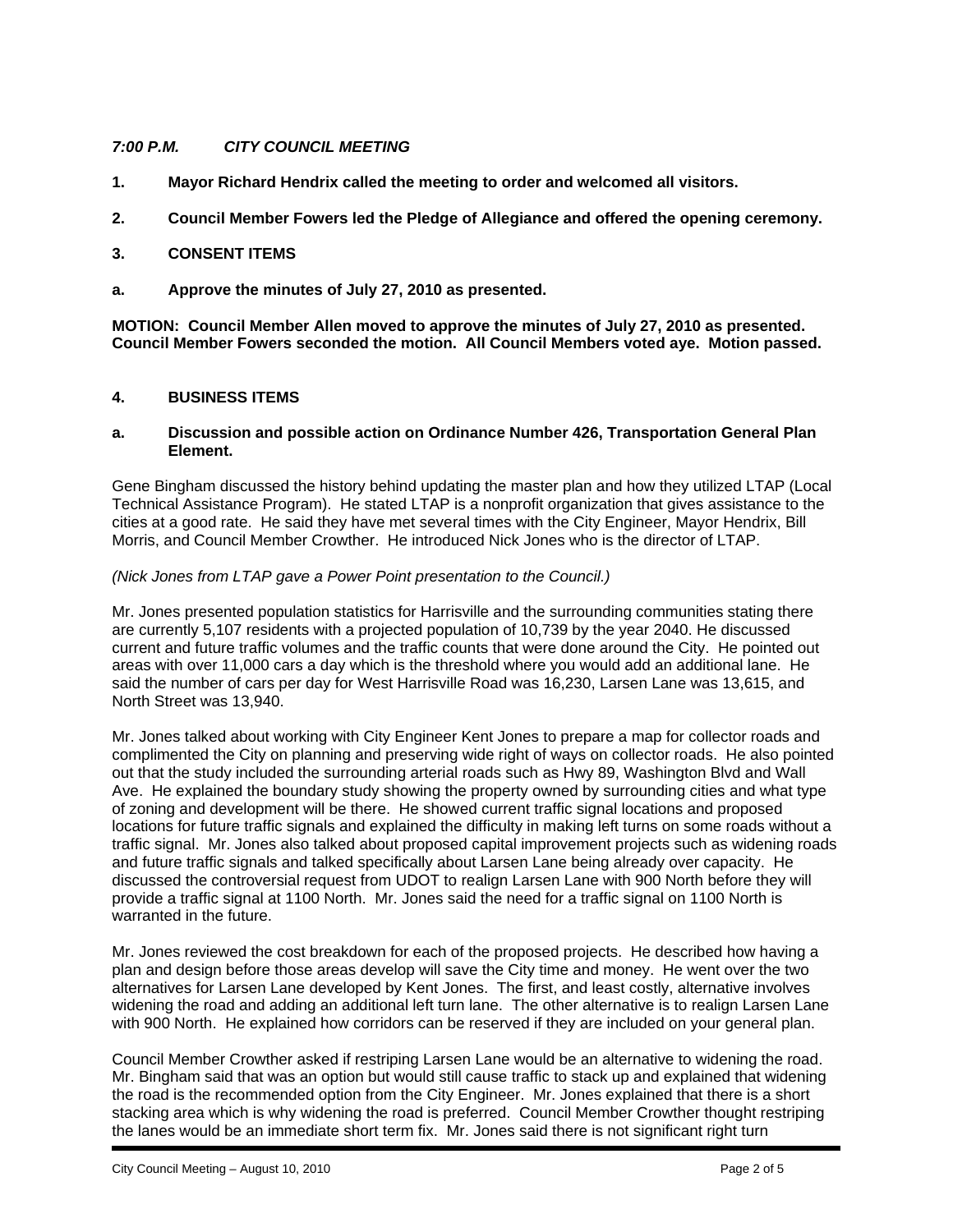movement and it is left turns that are causing traffic to back up. Mr. Bingham pointed out that UDOT changed the timing sequence a year ago to try and help with the problem. He said it helped initially but within a year it was back to where it was. Mr. Jones recommended the signal timing for Larsen Lane be optimized once a year.

Mr. Bingham advised the Council that the realignment of Larsen Lane as requested by UDOT would cost \$1.6 million and only be moving the light 300 feet. He discussed potential problems caused by moving the light down to 900 North. He also mentioned that Ogden City was not included in the study and they may have a need for a left turn signal at 1100 North before Harrisville does. He said the Council may want to consider preserving the 84 foot right of way on the master plan but does not feel moving Larsen Lane to align with 900 North is feasible saying it could become a \$3 million dollar project.

Mr. Bingham also gave some history on North Street and Hwy 89 and the future need for a right of way to widen North Street. He said the initial purpose of North Street was to relieve pressure from Hwy 89 and Wall Avenue. Mayor Hendrix said the busy times on Larsen Lane are for people coming home from work not going to work. Council Member Fowers mentioned her concern was 93% of traffic problems are coming from people not in our community and asked if we should be using our resources on this. Mayor Hendrix suggested there are other routes people can use. Mr. Jones said there are no easy fixes either way. Council Member Richins asked if there was consideration for putting a future light on the west side of 2000 North. Mr. Jones talked about keeping the signal lights spaced out. Council Member Richins asked about changing our future master road plan to match this plan. Mr. Morris said it would be changed and become Exhibit B.

Mr. Bingham addressed Council Member Fowers concern. He explained that the City is a conduit for the major arterial traffic on both sides of the City. Council Member Fowers talked about doing speed limit variations to get people to take alternate routes to help defer some of these projects for a while. Mr. Bingham acknowledged that was something recommended by LTAP.

Council Member Richins asked about funding for these projects and whether the City was setting aside money for them. Mr. Morris said a capital improvements plan is being put together and will impose an impact fee. A portion of those funds will be set aside for transportation projects. He also said there was a small amount available in the C&B road funds. Mr. Jones discussed some other avenues for coming up with capital project funds. Council Member Wilhelmsen asked about safety for bicycle and foot traffic. Mr. Jones pointed out that if the right of way is preserved as the City requires there will still be room for parking and bicycle lanes. Council Member Allen asked for clarification on what is being approved. Mr. Morris said that approval of the ordinance would adopt all of the projects in the transportation study. Several typographical errors were pointed out in the text of the ordinance. Council Member Crowther asked for a change to the ordinance to coordinate it with the trails and pathways plan.

**Council Member Wilhelmsen moved to approve Ordinance Number 426, Transportation Plan, as an element of the General Plan with the changes suggested. Council Member Richins seconded the motion. Roll call vote. All Council Members voted yes. Motion passed.** 

## **b. Discussion and possible action on Ordinance Number 425, Trails & Pathways General Plan Element.**

The Council discussed some typographical/grammatical changes that needed to be made. Council Member Richins asked if the changes from the last meeting had been made on the maps. Jennifer Morrell said those changes have been made and new maps would be distributed as soon as possible. Council Member Crowther asked for the addition of road funds under Section 10.04.050 – Funding. Mr. Morris said he could add a sentence saying, "along with any appropriate road funds".

**Council Member Allen moved to approve Ordinance Number 425, Cooperative Pathways Master Plan, as an element of the General Plan with the changes suggested. Council Member Fowers seconded the motion. Roll call vote. All voted yes. Motion passed.**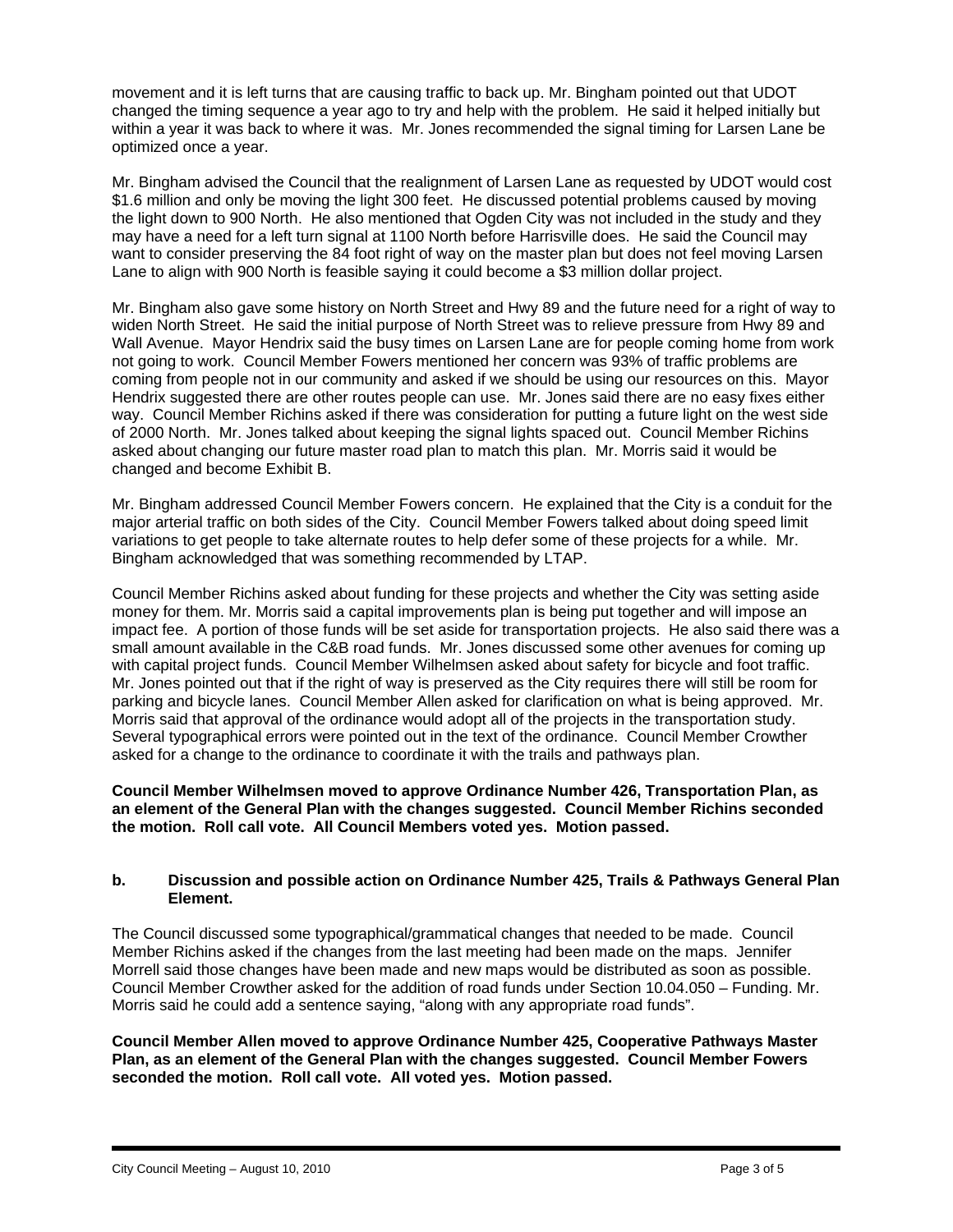### **c. PUBLIC HEARING: Discussion and possible action on Ordinance Number 423, Compensation Schedule.**

**Council Member Fowers moved to open the public hearing. Council Member Crowther seconded the motion. All Council Members voted aye. Motion passed.** 

No public comment.

### **Council Member Crowther moved to close the public hearing. Council Member Allen seconded the motion. All Council Members voted aye. Motion passed.**

Bill Morris explained the reason behind the ordinance. He informed the Council that the judge's salary in our current ordinance was not in line with the compensation requirements in the new state law. Also, the compensation schedule would allow the Treasurer or City Recorder to receive a raise without a public hearing so long as it is within the specified salary range. Mr. Morris reviewed the amounts from the compensation schedule. He asked if Council Members were in agreement with the amounts.

Council Member Wilhelmsen discussed the compensation for Council Members and asked if it was sufficient for the work they do. Council Member Allen asked if the pay study would include the salaries for the Mayor and Council. Council Member Fowers suggested passing the ordinance tonight but incorporate the pay study into a future schedule. She also suggested changing "department" in Section 4 to "department head". Mayor Hendrix mentioned before they jump into the salary study they should be aware there are also neighboring cities whose mayor and council are paid less.

**Council Member Fowers moved to approve Ordinance Number 423, Compensation Schedule, with the revisions mentioned and include the Mayor and Council Members in the salary study. Council Member Allen seconded the motion. Roll call vote. All Council Members voted yes. Motion passed.** 

### **d. Discussion and possible action on Ordinance Number 422, Animals and Fowl.**

Bill Morris reported that the changes suggested in the previous meeting have been made and the ordinance is back before the Council. Council Member Fowers questioned the setback requirements for dog and cat enclosures and suggested making it simpler to understand. Council Member Crowther asked why horses were not included. Mr. Morris clarified that this ordinance only applied to animals for family food production. Council Member Crowther asked for insertion of "Large animal enclosures" in 11.20.110(c). Council Member Richins asked that pot belly pigs be reclassified as medium animals. Council Member Crowther asked about including llamas. Mr. Morris said he would classify llamas as large animals in the ordinance.

**Council Member Crowther moved to approve Ordinance Number 422, Animals and Fowl Revised, with the changes suggested. Council Member Allen seconded the motion. Roll call vote. All Council Members voted yes. Motion passed.** 

### **e. Discussion and possible action on Resolution Number 2010-10, residential antidisplacement plan and certification and residential anti-displacement and relocation assistance plan and certification.**

Mr. Morris discussed why we need to pass this resolution. He explained that it comes from Housing and Urban Development (HUD) and is necessary to obtain Community Development Block Grant (CDBG) funds. We also need it in place to seek the Land & Water Conservation Fund (LWCF) grant for matching funds in the main park. Council Member Allen asked for Mr. Morris to clarify relocation assistance. Mr. Morris explained the terms of the resolution and said it only applies when you use federal funds.

**Council Member Fowers moved to approve Resolution 2010-10, Residential Anti-Displacement and Relocation Assistance Plan and Certification. Wayne Crowther seconded the motion. Roll call vote. All Council Members voted yes. Motion passed.**